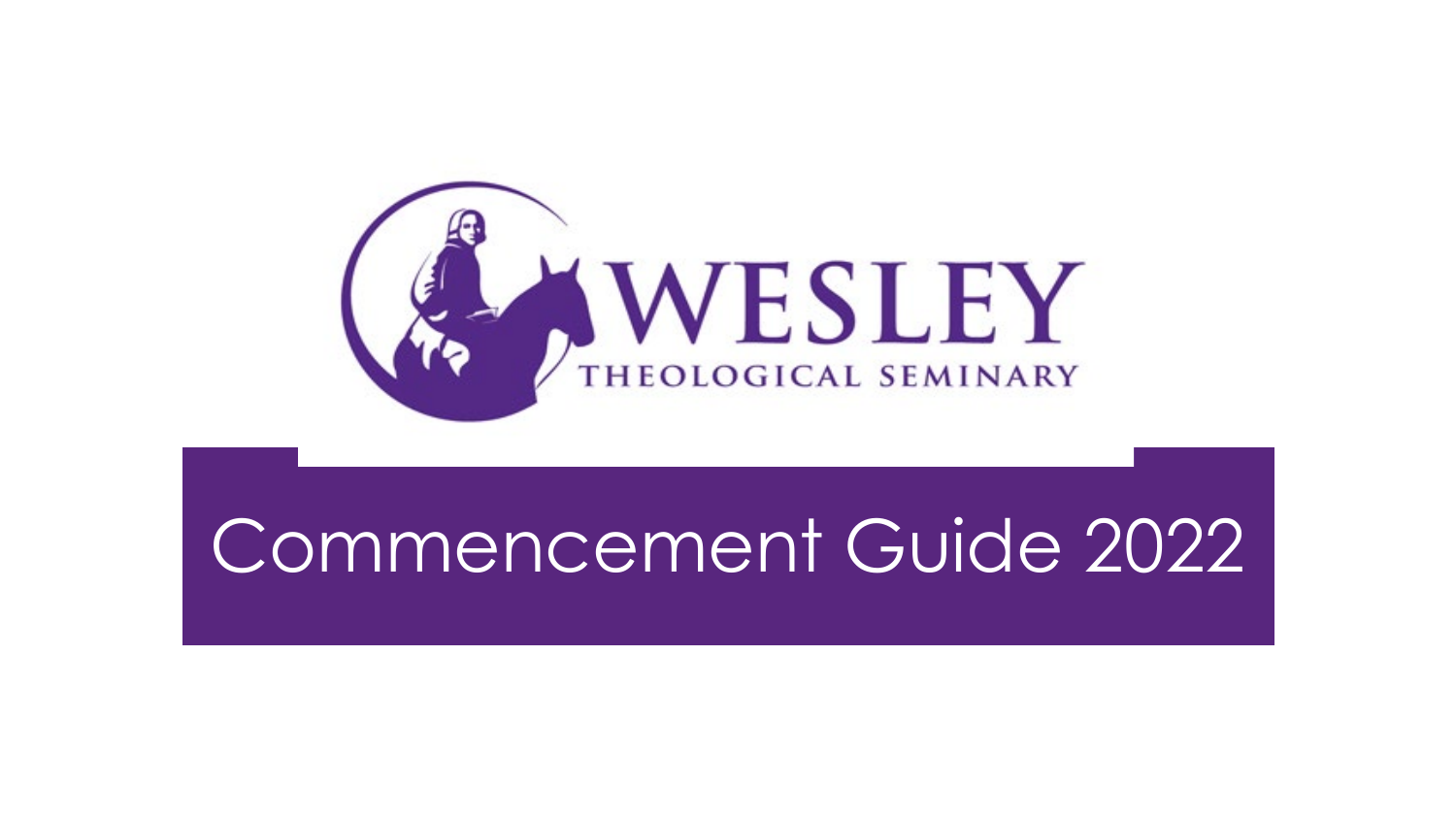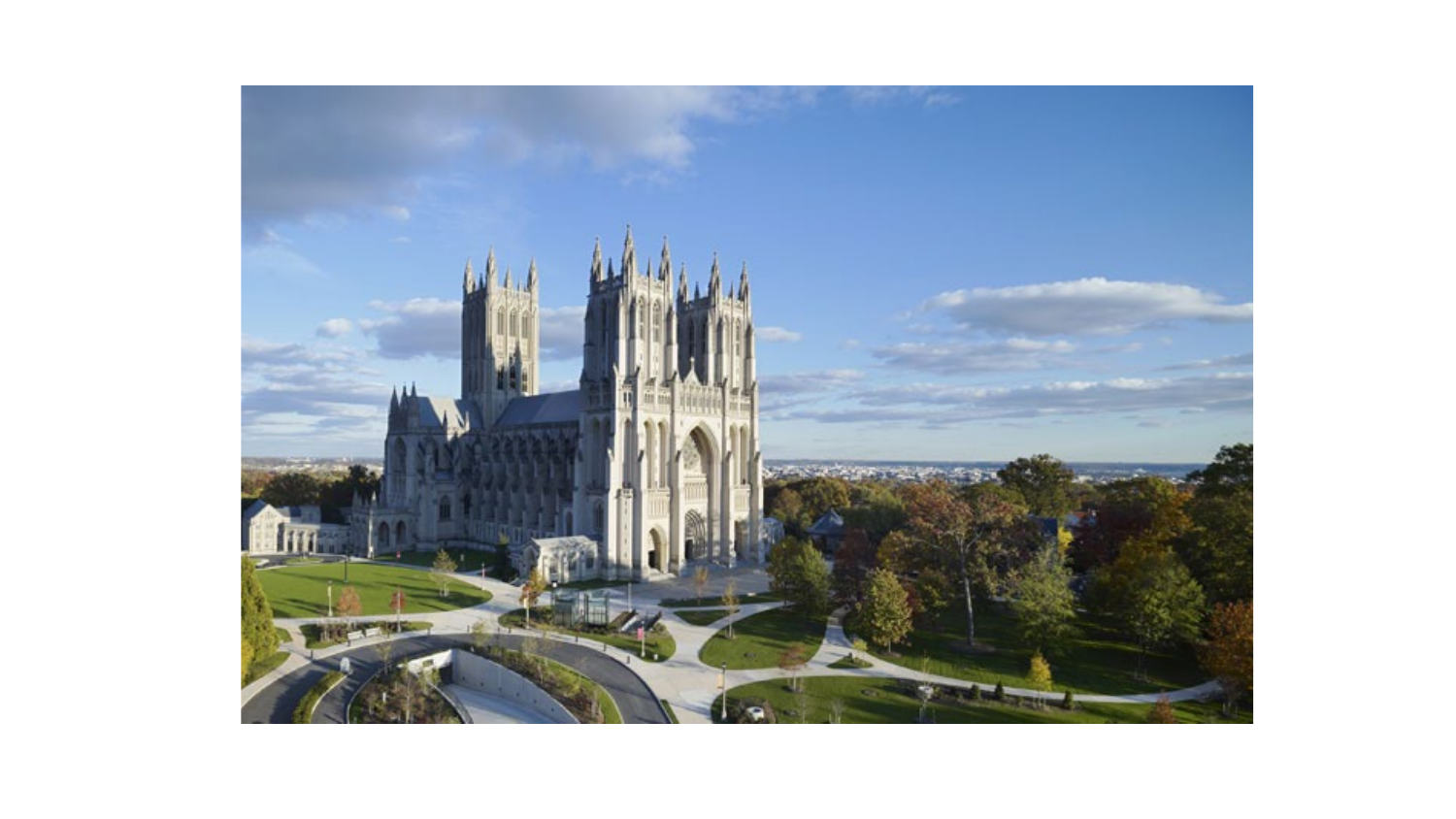## Important Notice for 2022

Wesley plans to hold a traditional in person graduation service with students being able to have guests at the ceremony, on Monday, May 9th at 2pm.

Please note that Wesley will adjust those plans to be in line with city regulations and the rules set by the National Cathedral. We will alert you are soon as possible to any change.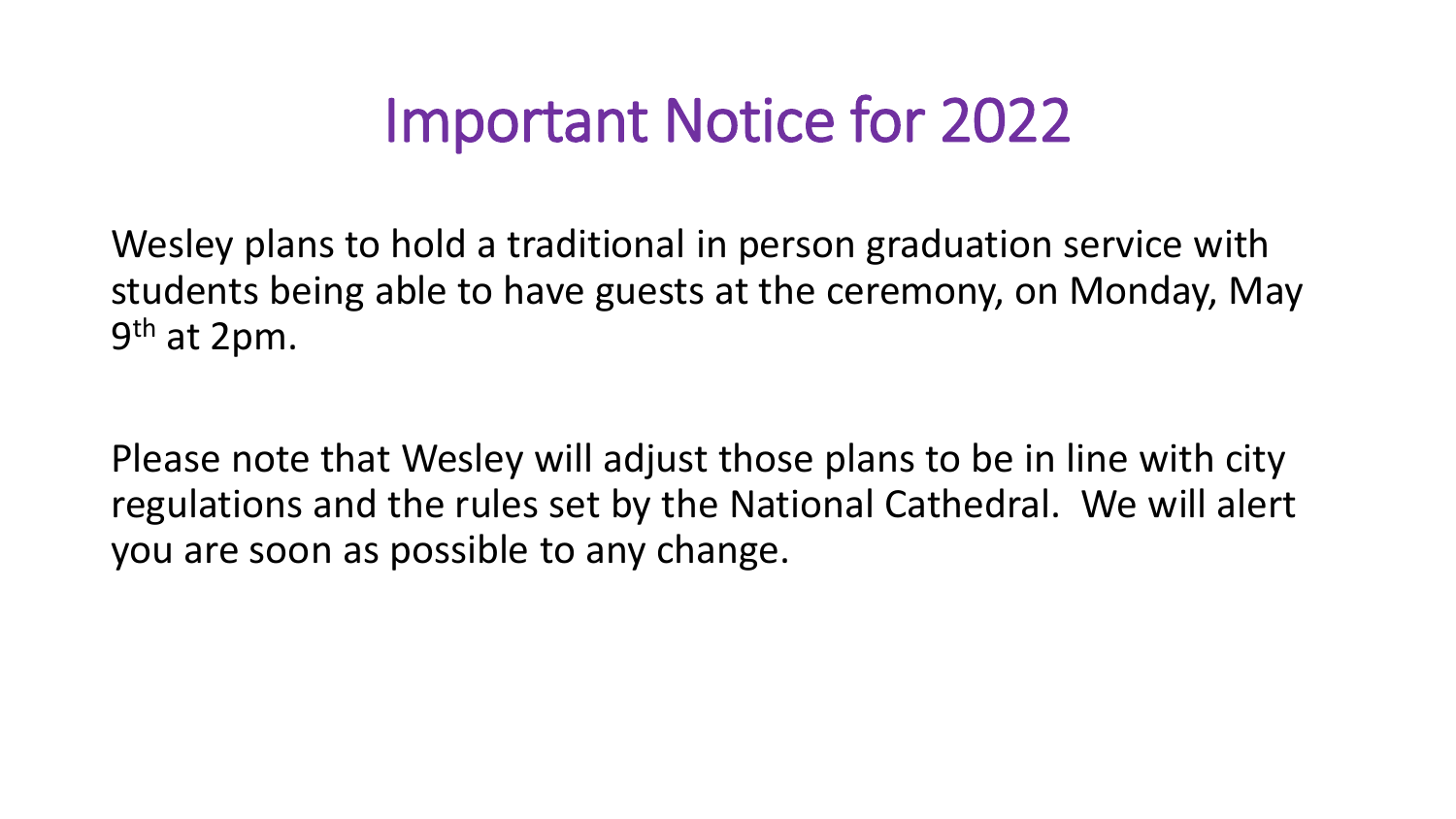### **Important Dates**

- Graduate Eucharist
	- Thursday, May 5, 2022
- Masters Graduate Orientation
	- Thursday, May 5, 2022 After Master's Graduate Eucharist Oxnam Chapel
- Masters Students Graduate Reception
	- Thursday, May 5, 2022 After Masters Graduate Orientation
- Doctor of Ministry Graduate Breakfast
	- Monday, May 9, 2022
- Doctor of Ministry Graduate Orientation
	- Monday, May 9, 2022 (will follow the breakfast)

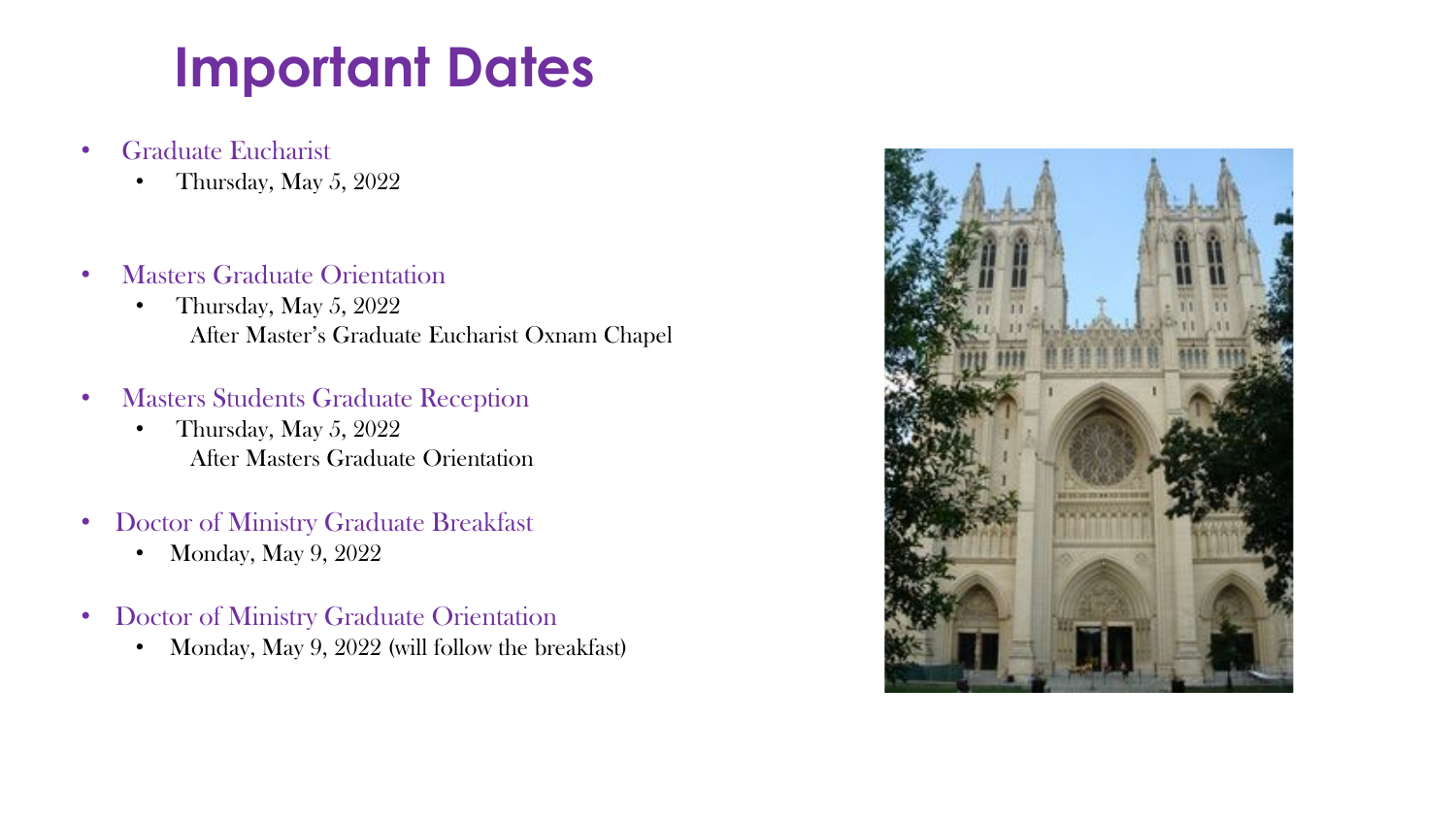# GRADUATE EVENTS

#### Graduate Eucharist

• A Eucharist service for graduands and their friends and family will be held in Oxnam Chapel on Thursday, May 5, 2022

#### Masters Graduate Orientation

• Orientation for Masters students will be held immediately following the Graduate Eucharist service on Thursday, May 5, 2022.

#### Masters Graduate Reception

• Following the Eucharist and Orientation, a dinner for Masters student graduands will be held in the Refectory.

#### Doctor of Ministry Graduate Breakfast

- A breakfast for Doctor of Ministry graduands will be held the morning of graduation, Monday, May 9, 2022. Doctor of Ministry Graduate Orientation
- After the D.Min Graduate Breakfast, an orientation for Doctoral graduands will be held at on Monday, May 9, 2022.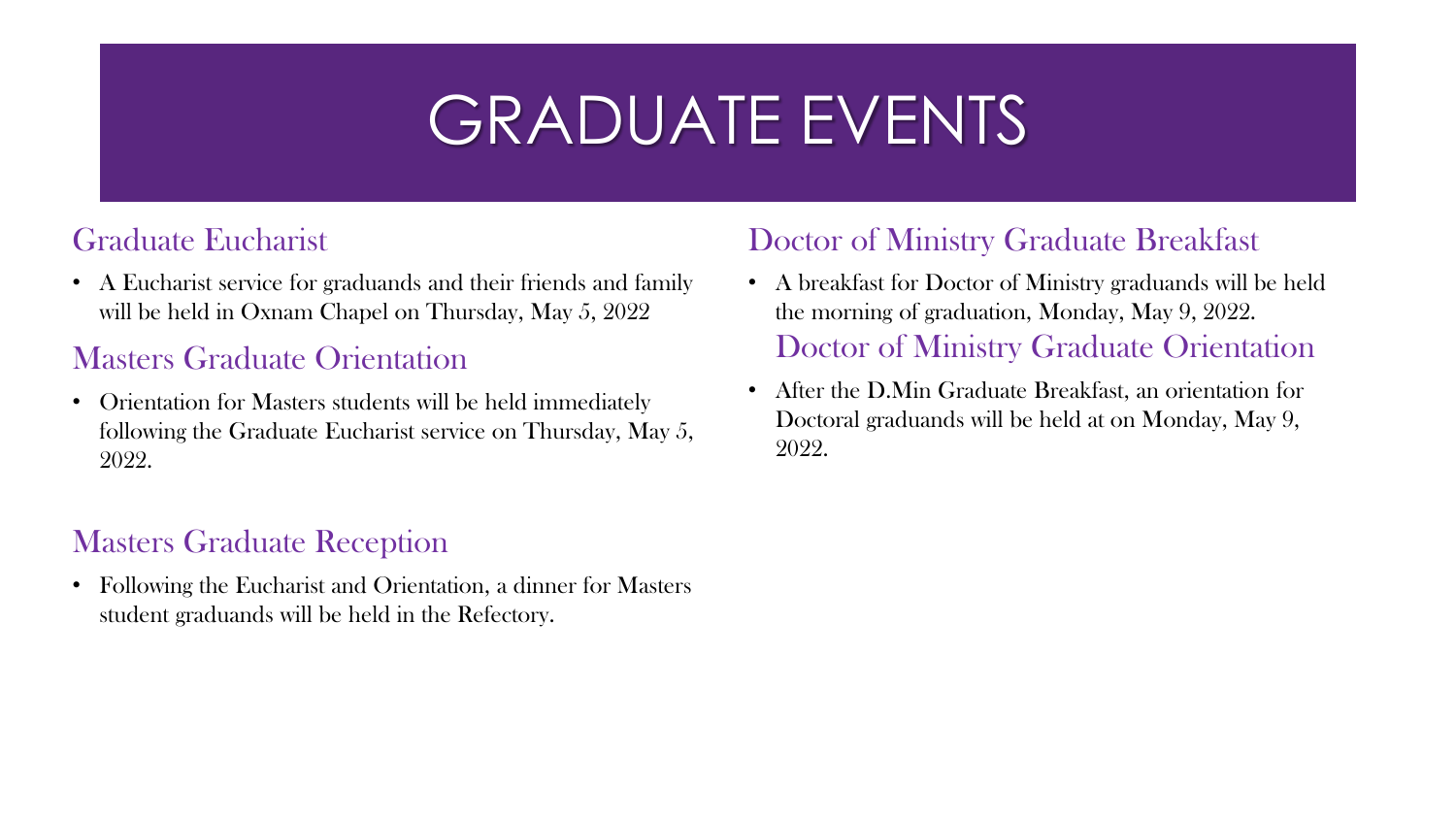# Attendance & Participation

### Graduation Withdrawal

• If you need to withdraw from graduation, you must notify the Registrar's Office in writing by March 4, 2022. After March 4th, you will be responsible for all graduation charges.

### In Absentia

• If you are unable to attend commencement, you must petition the Registrar's Office in writing by letter or email to be excused from the ceremony. Requests must be submitted to the Registrar's Office by March 4, 2022.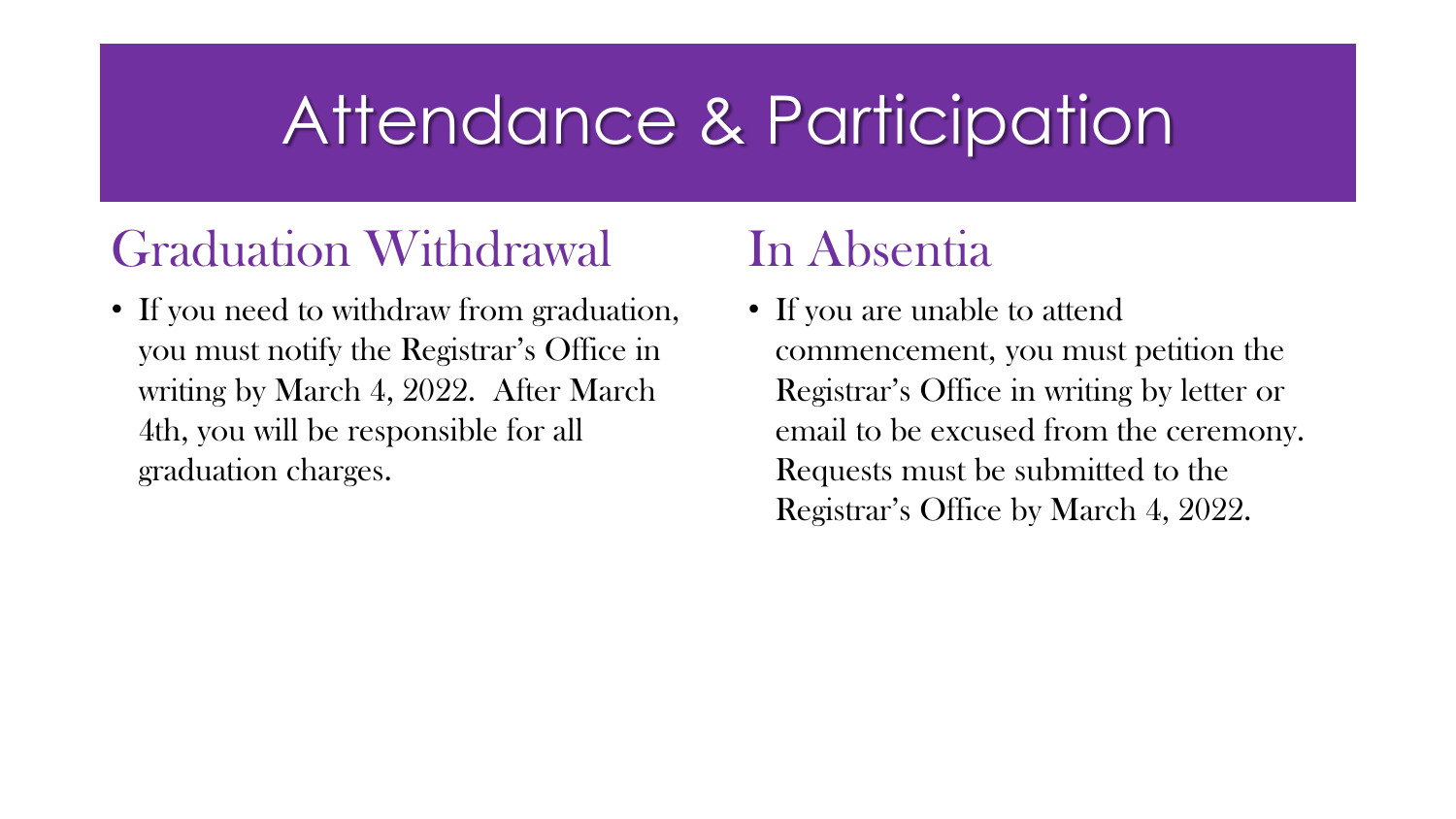# Regalia Information

### Regalia Ordering

- Regalia ordering will open in January! You must now purchase your regalia at [https://wesleyseminary.shopoakhalli.com](https://wesleyseminary.shopoakhalli.com/)
- Regalia will be mailed directly to your address. The link can also be assessed through the Commencement website. The last day to order regalia is April 15, 2022.
- All graduands participating in the commencement ceremony are required to purchase a cap, gown and hood.

### International Student Regalia

- Regalia will be available for pick up on the day of commencement for international D.Min students in KG-01 from 9:00 to 11:00.
- Ironing boards will be set up the morning of commencement in KG-01 from 9:00 to 11:00.

#### Regalia Appearance

• You must wear appropriate attire to the degree being conferred by the Seminary.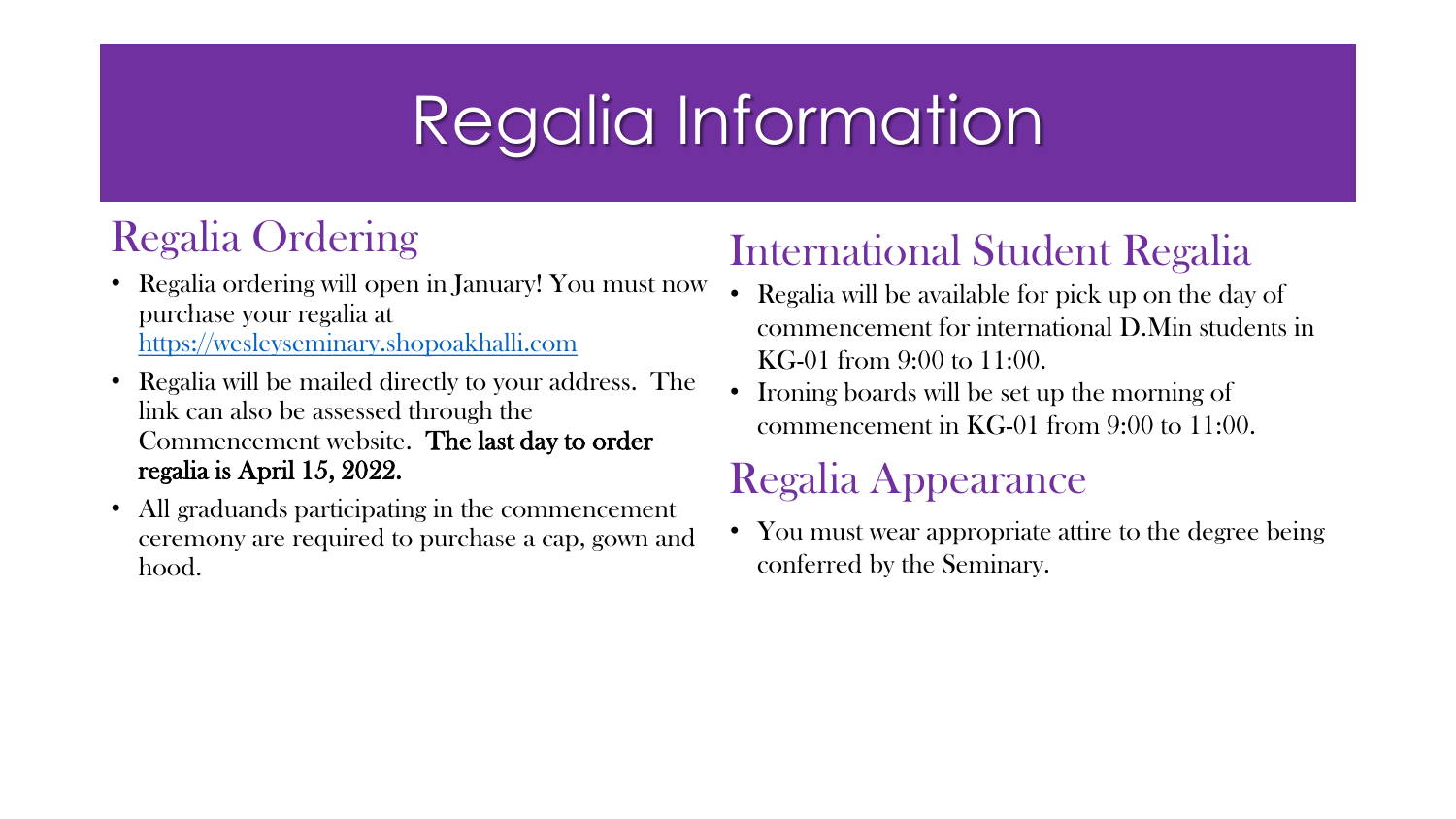# Ticket Information

### **Tickets**

- Tickets will be available in the Registrar's Office beginning April 18, 2022. Before you pick up tickets, you must complete the following
	- Graduate Surveys: Complete the Graduate Student Questionnaire and the Library Services Survey available at [www.wesleyseminar.edu/registrar/commence](http://www.wesleyseminar.edu/commencement) ment.
	- Settle your financial account with the Business Office. Pay any outstanding balances by April 18, 2022.
	- Tickets will only be released to you with a picture id.
	- If you need to leave tickets for someone to pick up the day of commencement, the Registrar's Office will have Will Call available at the Cathedral. Tickets will only be released by name with picture id.

### **Tickets**

- You will receive a limited number of tickets for commencement. If you worked at a PMM learning site, your learning partners will receive 2 tickets directly distributed through the PMM Office.
- In mid-April, a Blackboard site will be set up for students to request extra tickets from their fellow graduands. Through this site you can post messages to your fellow classmates either requesting or offering extra tickets. This site will be the only avenue to request extra tickets.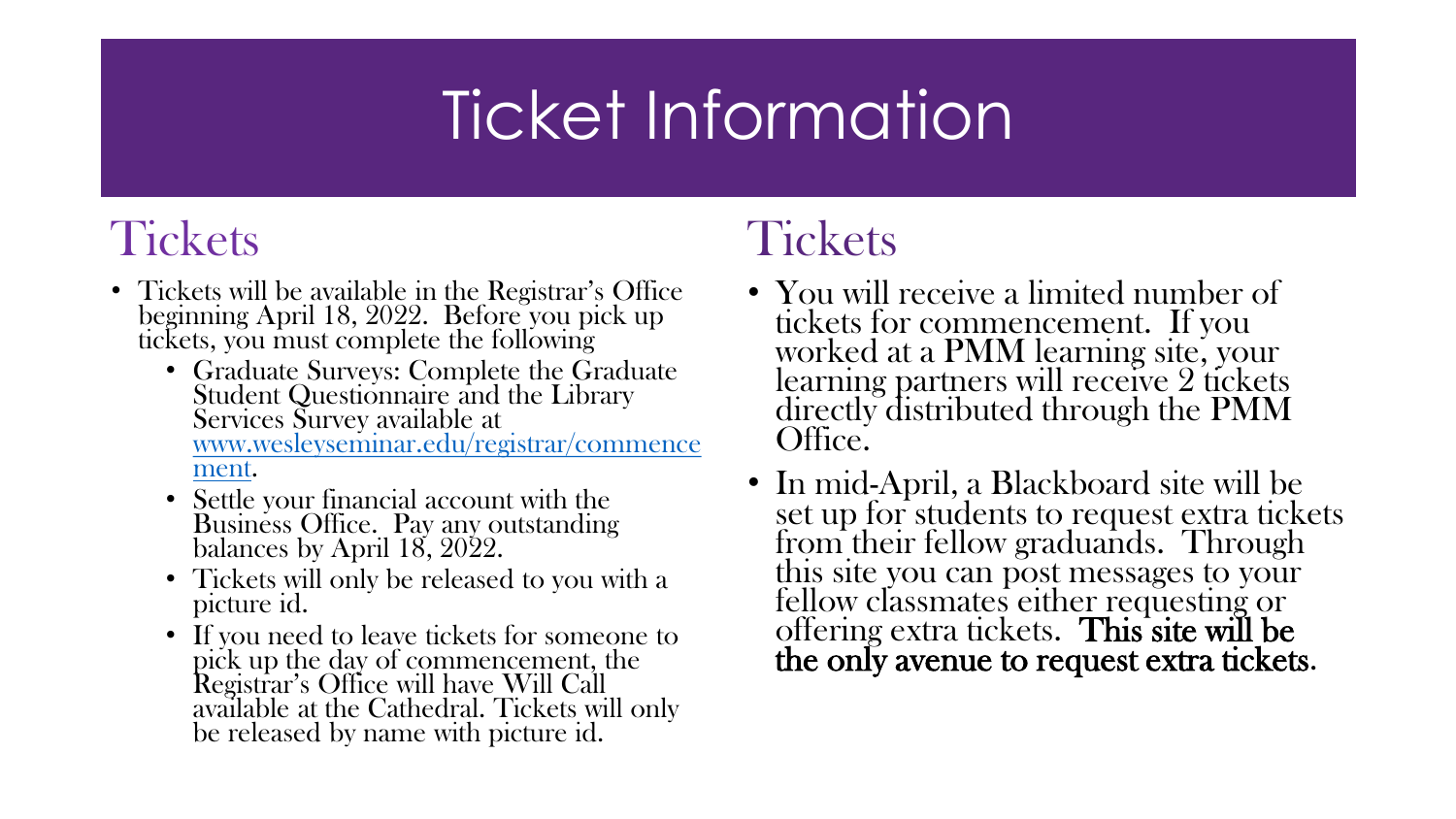# Guest Information

If you have guests that are coming that might require ASL interpreters, please let us know by March 1 so we can make arrangements.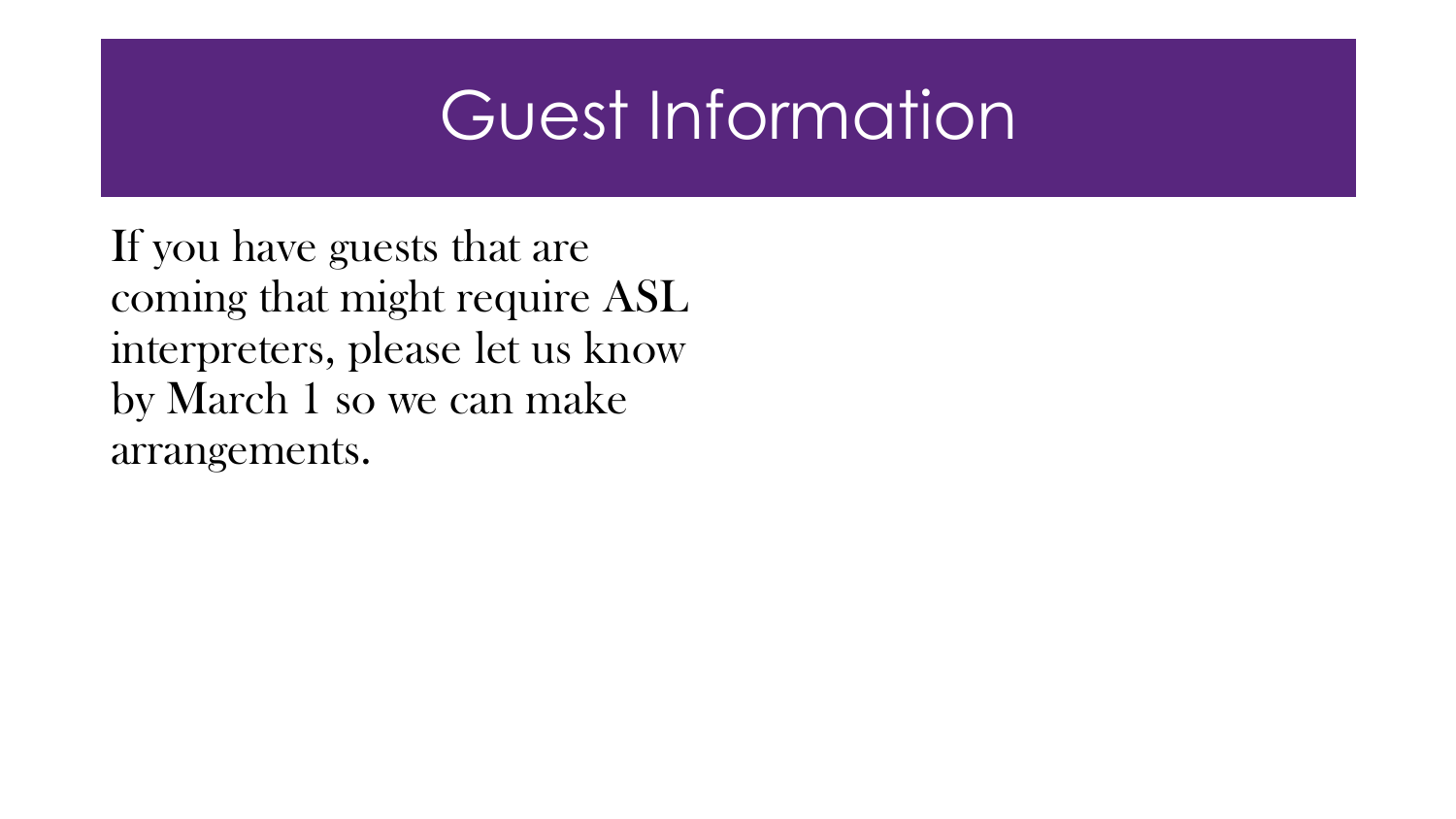# Transportation & Parking

### Public Transportation

- If you are coming from Wesley campus, you can take the N4 Metrobus from Massachusetts  $\&$  45<sup>th</sup> to Massachusetts  $\&$ Wisconsin.
- If you are coming via Metro, take the red line to the Tenleytown station. From Tenleytown, you can take the Southbound 31 or 33 from Wisconsin & Albermarle to Wisconsin & Woodley Road.

### Parking

- Limited parking will be available on Wesley campus the day of commencement. Shuttles will run from Wesley campus to the Cathedral and back to Wesley after the ceremony.
- There is limited parking at the cathedral in the garage. The approximate cost is \$25.00
- There will be limited parking available in two parking garages at Cathedral Commons, at 38th NW and Macomb St. NW with a maximum charge of about \$25.00.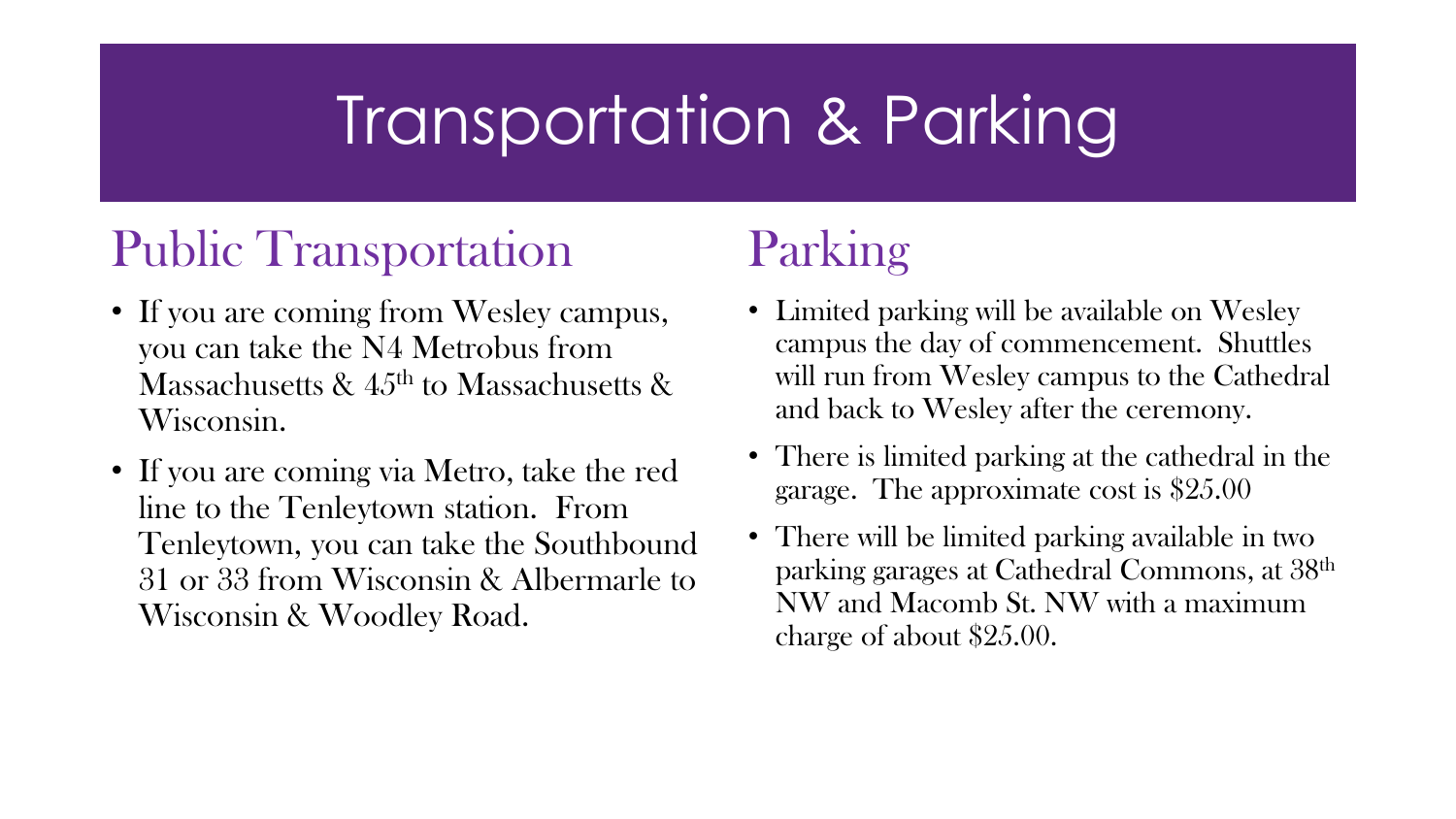# Commencement Day Monday, May 9th

### Graduand Information

Graduands will line up for a commencement procession in several chapels on the basement level of the Cathedral. Each degree program will line up in a separate chapel. Graduands are expected to be at the Cathedral at 1:00 pm. Do not be late.

### Diplomas

Graduands will receive their official diplomas at commencement. Masters degree students with a cumulative GPA of 3.7 or higher will receive the designation of "with Honors" on their diplomas. Doctor of Ministry students are not eligible to graduate with honors.

#### Seating

Guest seating is on a first-come, first served basis. Ushers will be onsite to assist guests in seating. Guests will not be seated until after 1:00 pm. Please note that the Washington National Cathedral does not permit guests to photograph or videotape the commencement service. The service will be livestreamed.